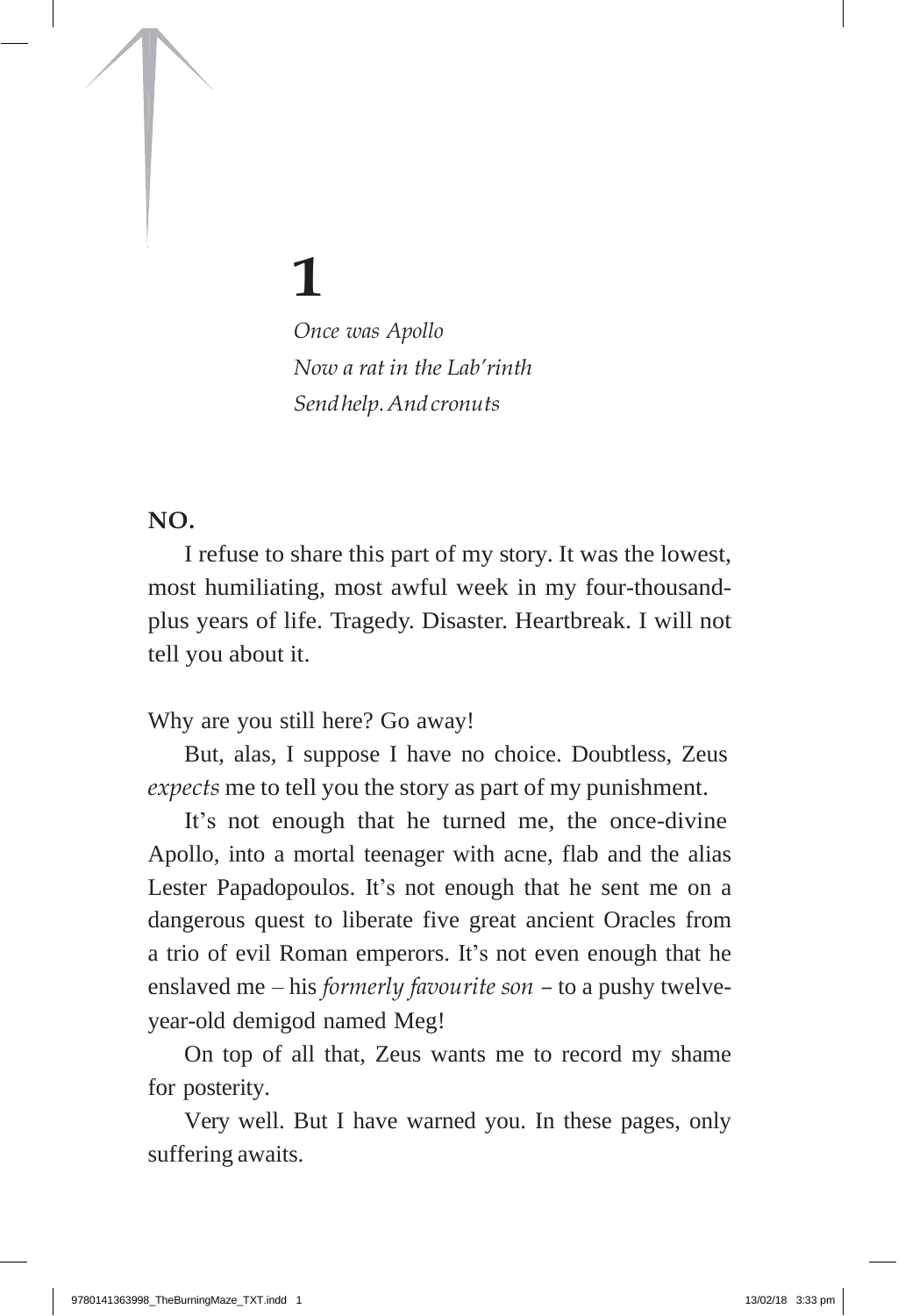## 2 **RI CK RI ORDA N**

Where to begin? With Grover and Meg, of course.

For two days, we had travelled the Labyrinth – across pits of darkness and around lakes of poison, through dilapidated shopping malls with only discount Halloween stores and questionableChinese food buffets.

The Labyrinth could be a bewildering place. Like a web of capillaries beneath the skin of the mortal world, it connected basements, sewers and forgotten tunnels around the globe with no regard to the rules of time and space. One might enter the Labyrinth through a manhole in Rome, walk ten feet, open a door and find oneself at a training camp for clownsin Buffalo, Minnesota. (Please don't ask. It was traumatic.)

I would have preferred to avoid the Labyrinth altogether. Sadly, the prophecy we'd received in Indiana had been quite specific: *Through mazes dark to lands ofscorching death.* Fun! *The cloven guide alone the way does know.*

Except that our cloven guide, the satyr Grover Underwood, did not seem to know the way.

'You're lost,' Isaid, for the fortieth time.

'Am not!' he protested.

He trotted along in his baggy jeans and green tie-dyed T-shirt, his goat hooves wobbling in his specially modified New Balance 520s. A red Rasta cap covered his curly hair. Why he thought this disguise helped him better pass for human, I couldn't say. The bumps of his horns were clearly visible beneath the hat. His shoes popped off his hooves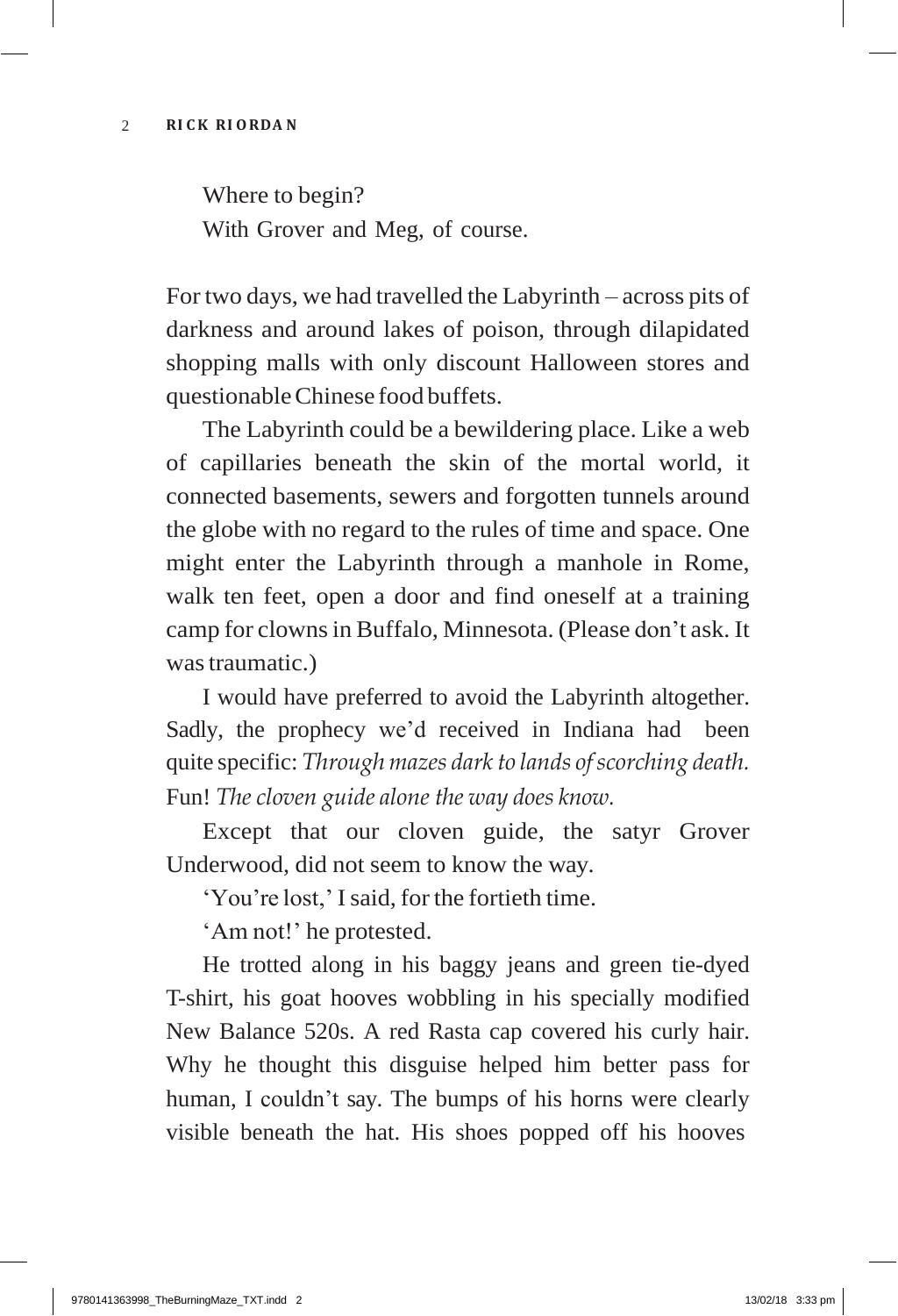several times a day, and I was getting tired of being his sneaker retriever.

He stopped at a T in the corridor. In either direction, rough-hewn stone walls marched into darkness. Grover tuggedhiswispygoatee.

'Well?' Meg asked.

Grover flinched. Like me, he had quickly come to fear Meg'sdispleasure.

Not that Meg McCaffrey *looked* terrifying. She was small for her age, with traffic-light-coloured clothes – green dress, yellow leggings, red high-tops – all torn and dirty thanks to our many crawls through narrow tunnels. Cobwebs streaked her dark pageboy haircut. The lenses of her cat-eye glasses were so grimy I couldn't imagine how she could see. In all, she looked like a kindergartner who had just survived a vicious playground brawl for possession of a tyre swing.

Grover pointed to the tunnel on the right.  $I - I'm$ pretty sure Palm Springs is that way.'

'Pretty sure?' Meg asked. 'Like last time, when we walked into a bathroom and surprised a Cyclops on the toilet?'

'That wasn't my fault!' Grover protested. 'Besides, this direction *smells*right. Like . . . cacti.'

Meg sniffed the air. 'I don't smell cacti.'

'Meg,' I said, 'the satyr is supposed to be our guide. We don't have much choice but to trust him.'

Grover huffed. 'Thanks for the vote of confidence. Your daily reminder: I didn't *ask* to be magically summoned halfway across the country and wake up in a rooftop tomato patch in Indianapolis!'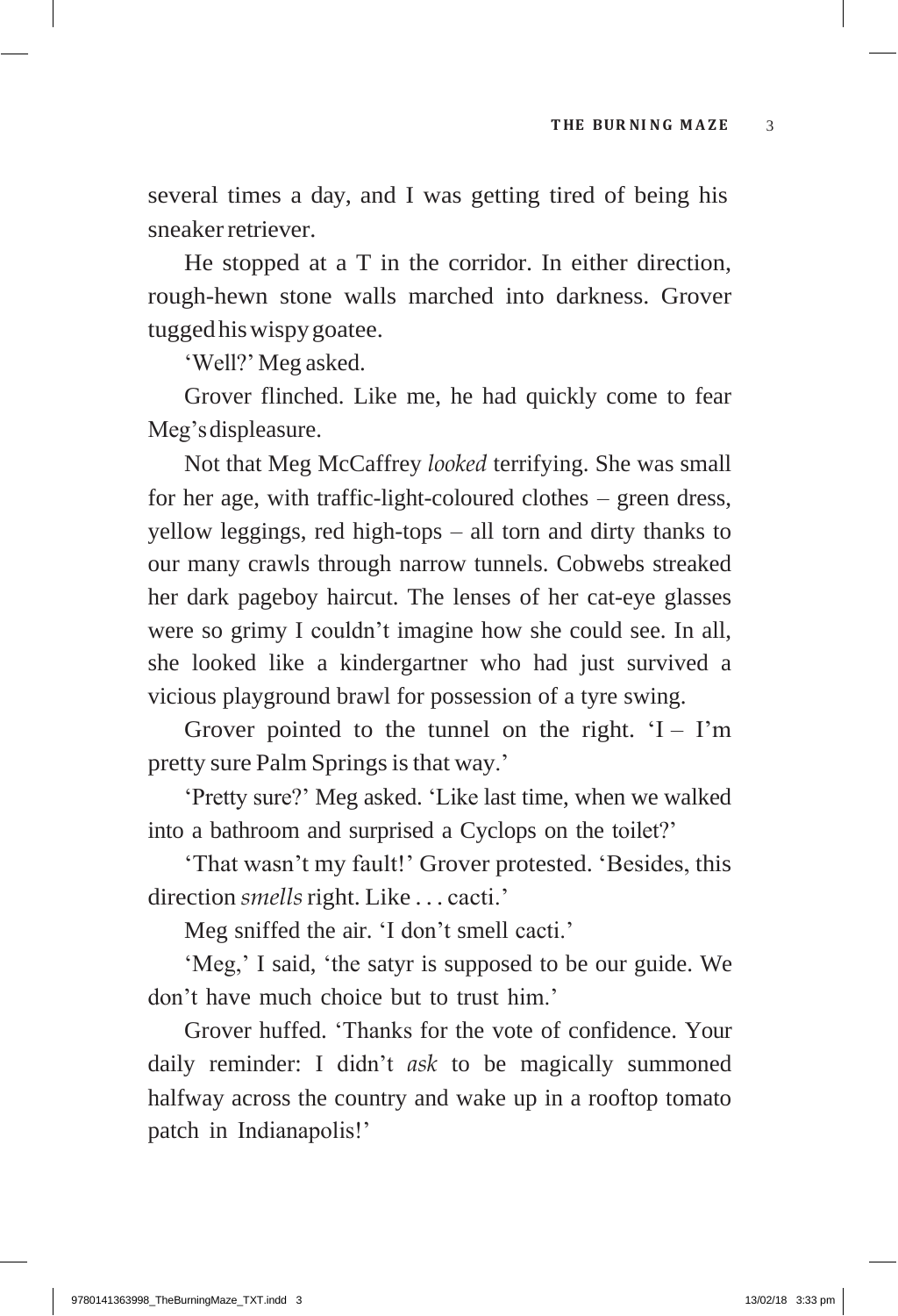Brave words, but he kept his eyes on the twin rings around Meg's middle fingers, perhaps worried she might summon her golden scimitars and slice him into rotisseriestyle cabrito.

Ever since learning that Meg was a daughter of Demeter, the goddess of growing things, Grover Underwood had acted more intimidated by her than by me, a former Olympian deity. Life was not fair.

Meg wiped her nose. 'Fine. I just didn't think we'd be wandering around down here for two days. The new moon is in  $-$ '

'Three more days,' I said, cutting her off. 'We know.'

Perhaps I was too brusque, but I didn't need a reminder about the other part of the prophecy. While we travelled south to find the next Oracle, our friend Leo Valdez was desperately flying his bronze dragon towards Camp Jupiter, the Roman demigod training ground in Northern California, hoping to warn them about the fire, death and disaster that supposedly faced them at the new moon.

I tried to soften my tone. 'We have to assume Leo and the Romans can handle whatever's coming in the north. We have our own task.'

'And plenty of our own fires.' Grover sighed.

'Meaning what?' Meg asked.

As he had for the last two days, Grover remained evasive. 'Best not to talk about it . . . here.'

He glanced around nervously as if the walls might have ears, which was a distinct possibility. The Labyrinth was a living structure. Judging from the smells that emanated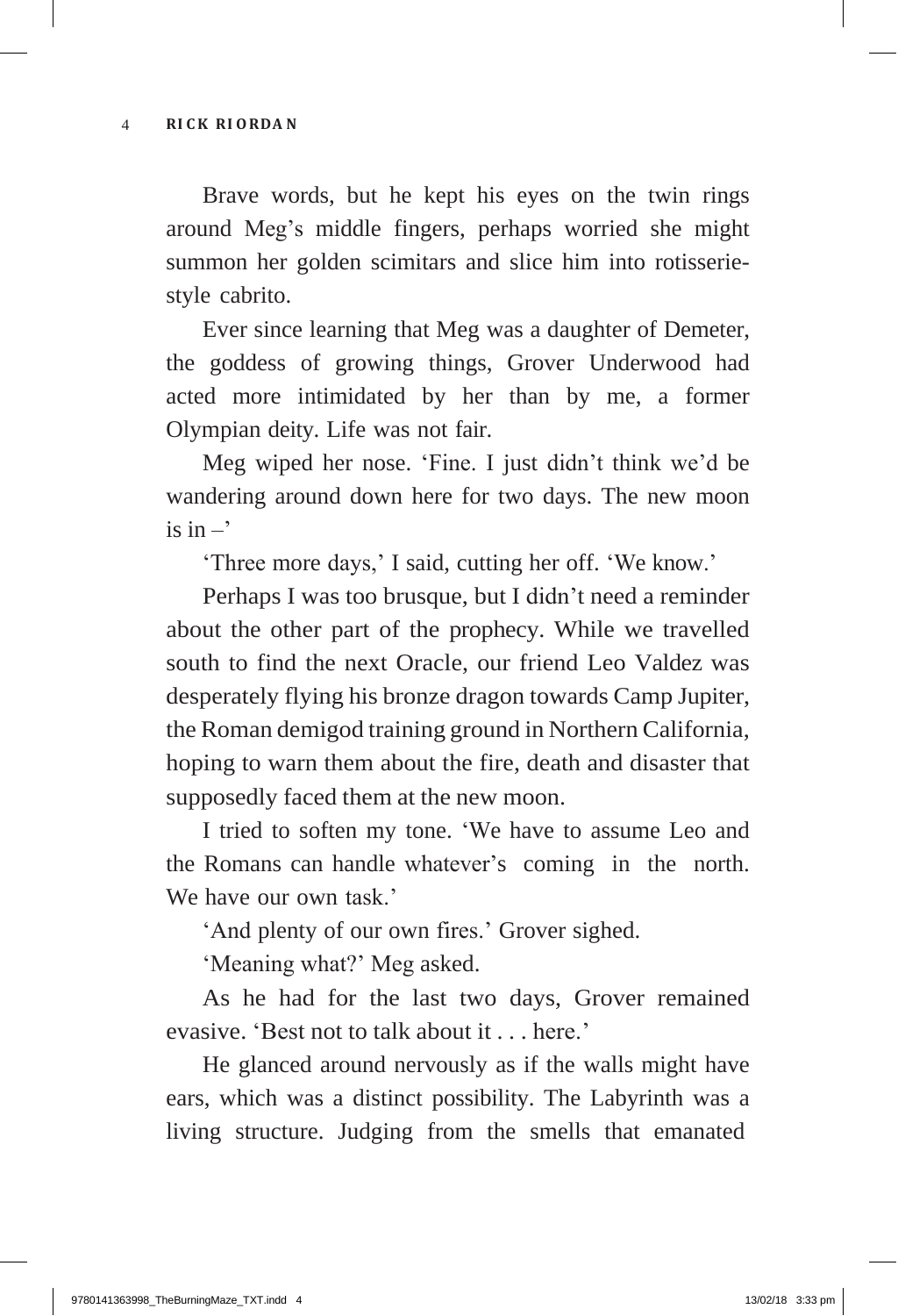from some of the corridors, I was fairly sure it had a lower intestine at least.

Grover scratched his ribs. 'I'll try to get us there fast, guys,' he promised. 'But the Labyrinth has a mind of its own. Last time I was here, with Percy . . .'

His expression turned wistful, as it often did when he referred to his old adventures with his best friend, Percy Jackson. I couldn't blame him. Percy was a handy demigod to have around. Unfortunately, he was not as easy to summon from a tomato patch as our satyr guide had been.

I placed my hand on Grover's shoulder. 'We know you're doing your best. Let's keep going. And, while you're sniffing for cacti, if you could keep your nostrils open for breakfast – perhaps coffee and lemon-maple cronuts – that would be great.'

We followed our guide down the right-hand tunnel.

Soon the passage narrowed and tapered, forcing us to crouch and waddle in single file. I stayed in the middle, the safest place to be. You may not find that brave, but Grover was a lord of the Wild, a member of the satyrs' ruling Council of Cloven Elders. Allegedly, he had great powers, though I hadn't seen him use any yet. As for Meg, she could not only dual-wield golden scimitars but also do amazing things with packets of gardening seeds, which she'd stocked up on in Indianapolis.

I, on the other hand, had grown weaker and more defenceless by the day. Since our battle with the emperor Commodus, whom I'd blinded with a burst of divine light, I had not been able to summon even the smallest bit of my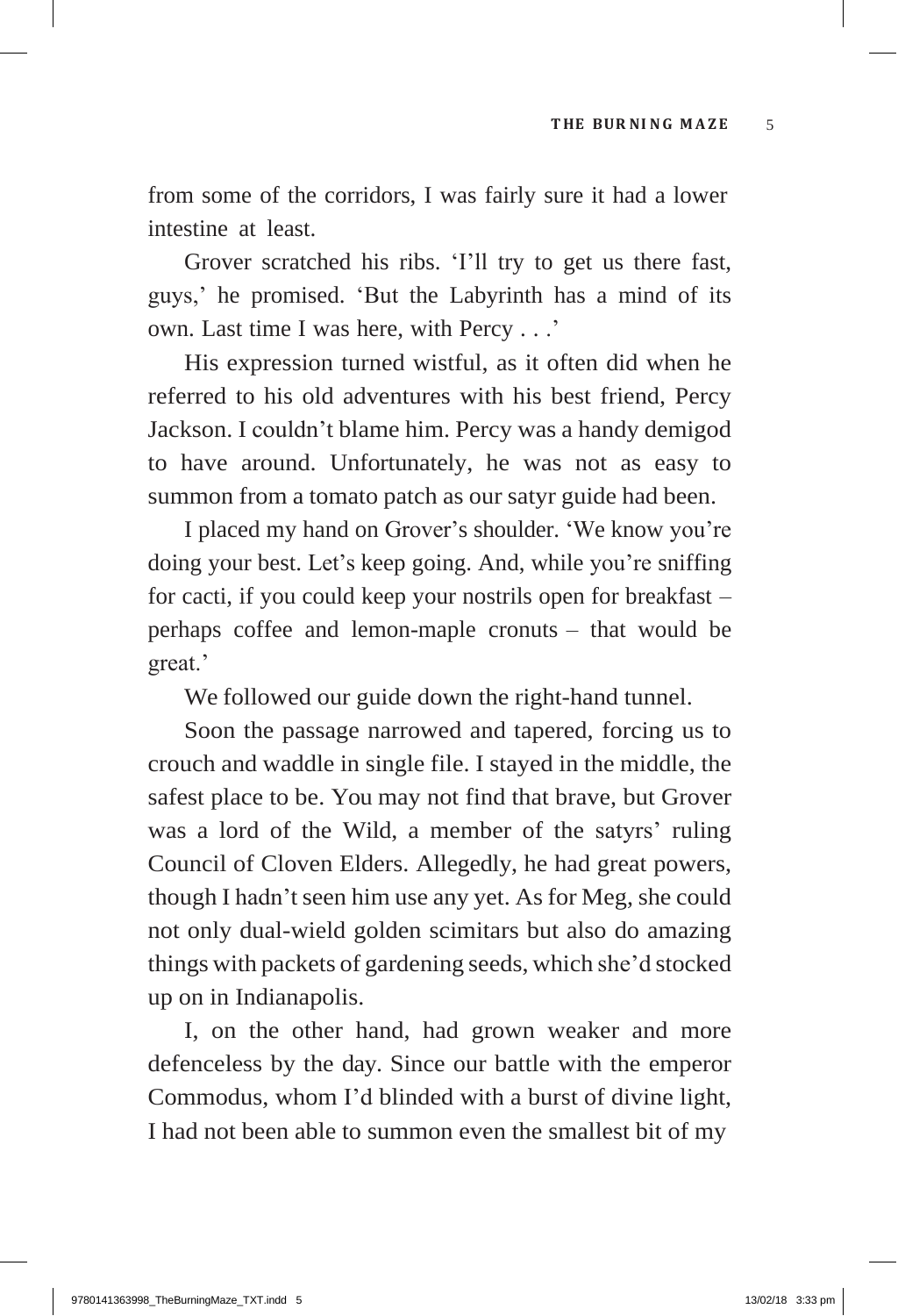former godly power. My fingers had grown sluggish on the fret board of my combat ukulele. My archery skills had deteriorated. I'd even missed a shot when I fired at that Cyclops on the toilet. (I'm not sure which of us had been more embarrassed.) At the same time, the waking visions that sometimes paralysed me had become more frequent and more intense.

I hadn't shared my concerns with my friends. Not yet. I

wanted to believe my powers were simply recharging. Our trials in Indianapolis had nearly destroyed me, after all.

But there was another possibility. I had fallen from Olympus and crash-landed in a Manhattan dumpster in January. It was now March. That meant I had been human for about two months. It was possible that the longer I stayed mortal, the weaker I would become, and the harder it would be to get back to my divine state.

Had it been that way the last two times Zeus exiled me to earth? I couldn't remember. On some days, I couldn't even remember the taste of ambrosia, or the names of my sun-chariot horses, or the face of my twin sister, Artemis. (Normally I would've said that was a blessing, not remembering my sister's face, but I missed her terribly. Don't you *dare* tell her I said that.)

We crept along the corridor, the magical Arrow of Dodona buzzing in my quiver like a silenced phone, as if asking to be taken out and consulted.

I tried to ignore it.

The last few times I'd asked the arrow for advice, it had been unhelpful. Worse, it had been unhelpful in Shakespearean English, with more *thee*s, *thou*s and *yea*,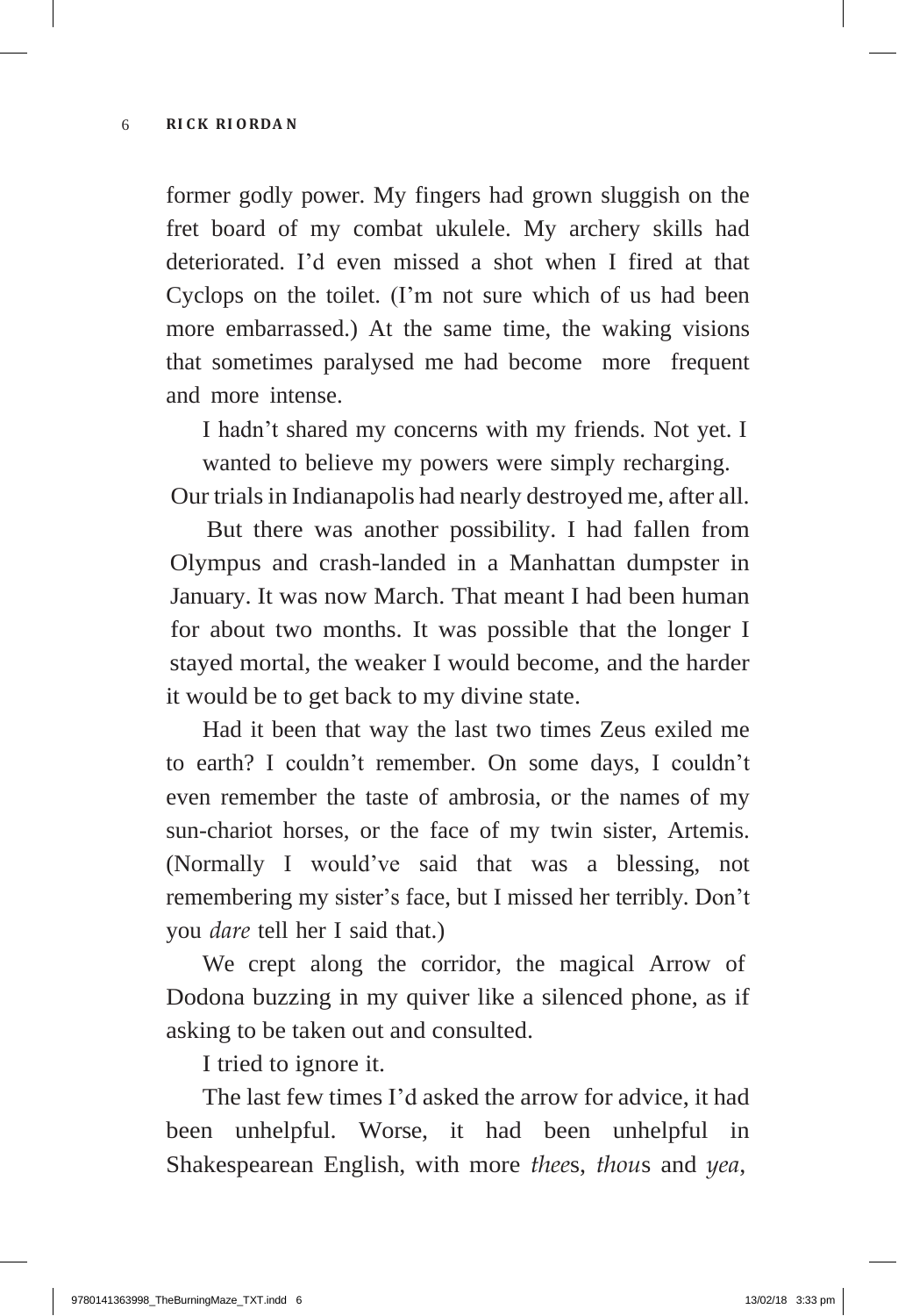*verily*s than I could stomach. I'd never liked the 90s. (By which I mean the 1590s.) Perhaps I would confer with the arrow when we made it to Palm Springs. *If* we made it to Palm Springs . . .

Grover stopped at another T.

He sniffed to the right, then the left. His nose quivered like a rabbit that had just smelled a dog.

Suddenly he yelled, 'Back!' and threw himself into reverse. The corridor was so narrow he toppled into my lap, which forced me to topple into Meg's lap, who sat down hard with a startled grunt. Before I could complain that I don't *do* group massage, my ears popped. All the moisture was sucked out of the air. An acrid smell rolled over me – like fresh tar on an Arizona highway – and across the corridor in front of us roared a sheet of yellow fire, a pulse of pure heat that stopped as quickly as it had begun.

My ears crackled . . . possibly from the blood boiling in my head.Mymouth wasso dry it wasimpossible to swallow. I couldn't tell if I was trembling uncontrollably, or if all three of us were.

'Wh-what was that?' I wondered why my first instinct had been to say *who*. Something about that blast had felt horribly familiar. In the lingering bitter smoke, I thought I detected the stench of hatred, frustration and hunger.

Grover's red Rasta cap steamed. He smelled of burnt goat hair. 'That,' he said weakly, 'means we're getting close. We need to hurry.'

'Like I've been *saying*,' Meg grumbled. 'Now get off.' She kneed me in the butt.

I struggled to rise, at least as far as I could in the cramped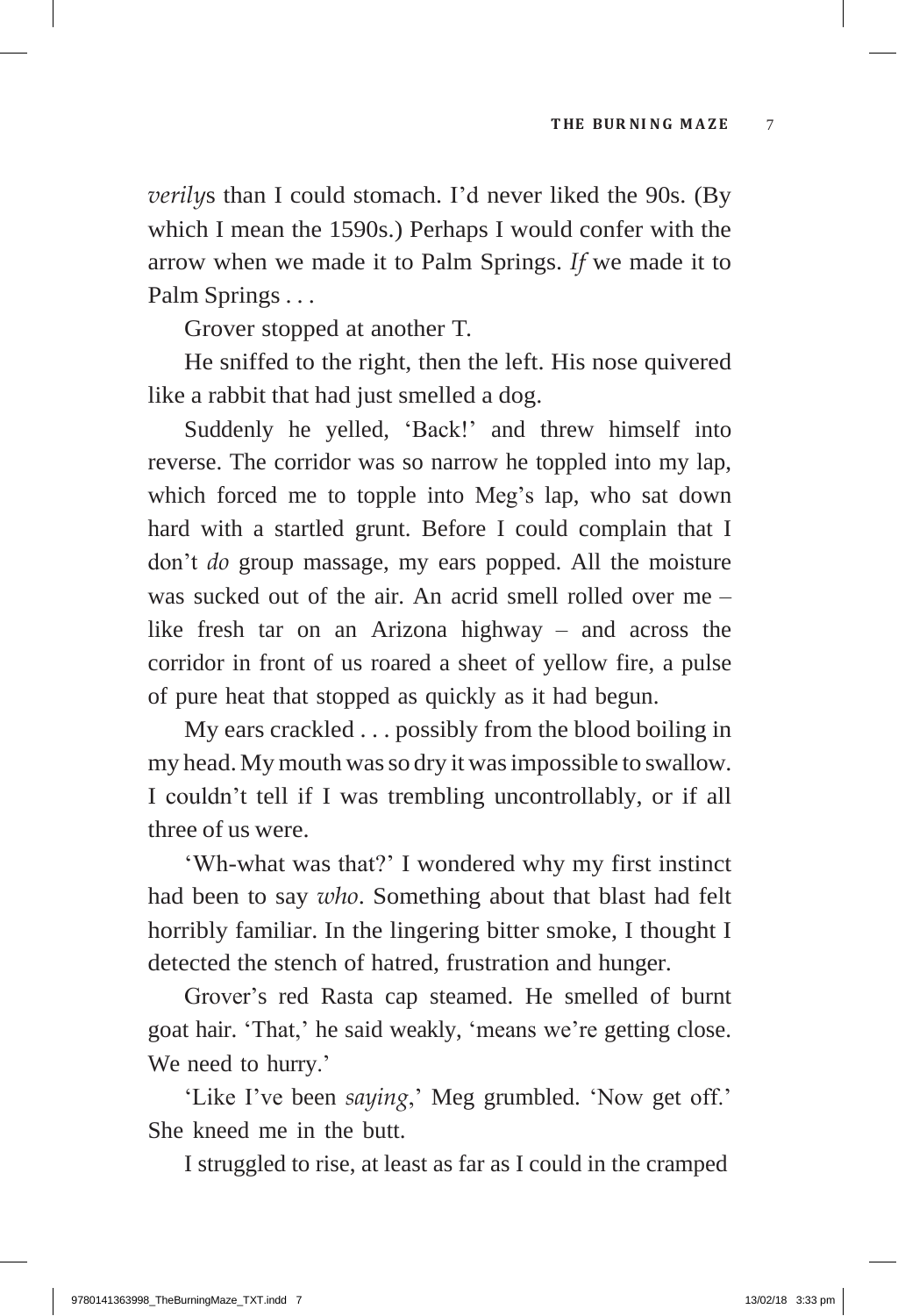tunnel. With the fire gone, my skin felt clammy. The corridor in front of us had gone dark and silent, as if it couldn't possibly have been a vent for hellfire, but I'd spent enough time in the sun chariot to gauge the heat of flames. If we'd been caught in that blast, we would've been ionized into plasma.

'We'll have to go left,' Grover decided.

'Um,' I said, 'left is the direction from which the fire came.'

'It's also the quickest way.'

'How about backwards?' Meg suggested.

'Guys, we're close,' Grover insisted. 'I can *feel* it. But we've wandered into *his* part of the maze. If we don't hurry –'

*Screee!*

The noise echoed from the corridor behind us. I wanted to believe it was some random mechanical sound the Labyrinth often generated: a metal door swinging on rusty hinges, or a battery-operated toy from the Halloween clearance store rolling into a bottomless pit. But the look on Grover'sface told me what I already suspected: the noise was the cry of a living creature.

*SCREEE!* The second cry was angrier, and much closer.

I didn't like what Grover had said about us being in *his part of the maze*. Who was *his* referring to? I certainly didn't want to run into a corridor that had an insta-grill setting, but, on the other hand, the cry behind us filled me with terror.

'Run,' Meg said.

'Run,' Grover agreed.

We bolted down the left-hand tunnel. The only good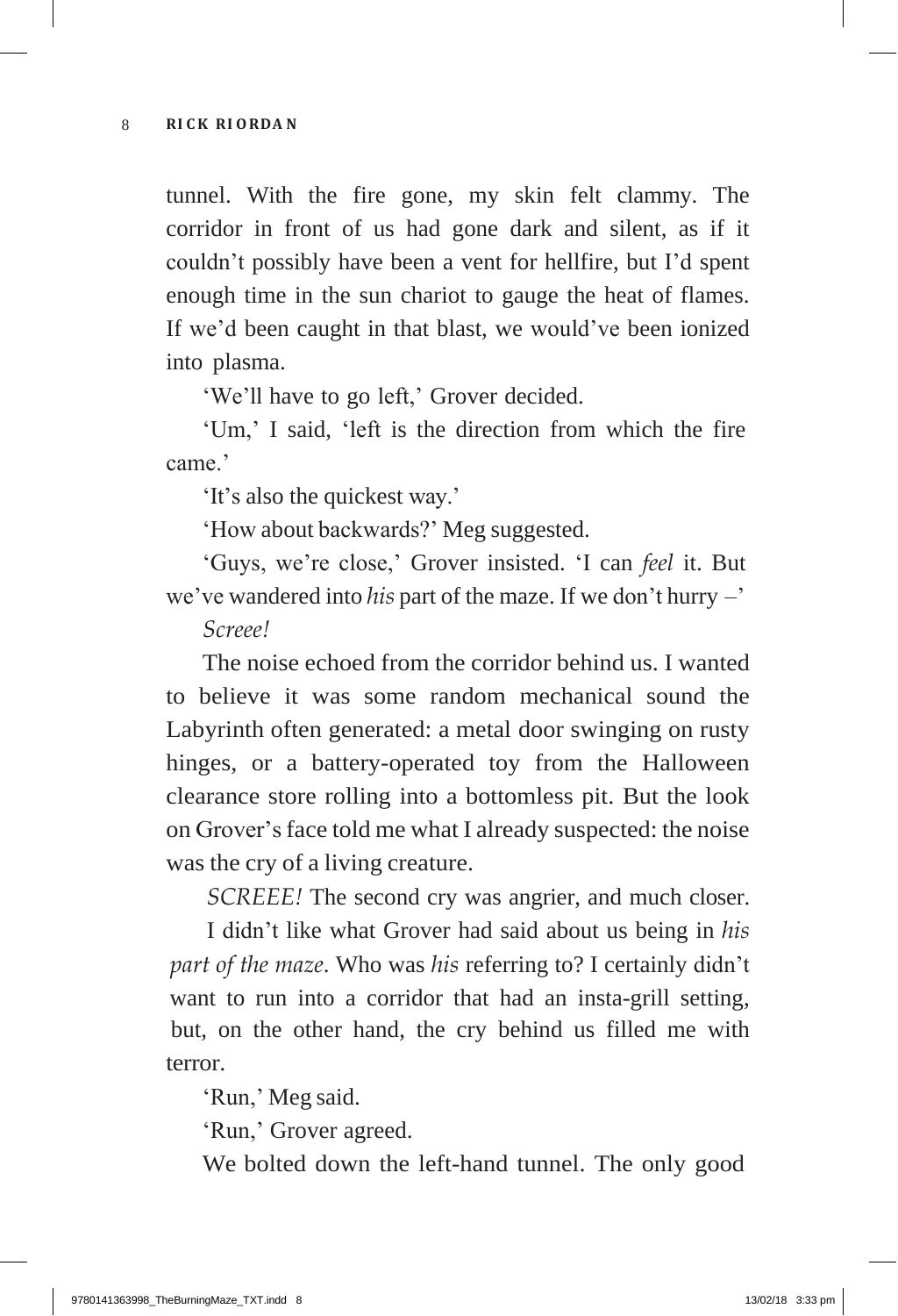news: it was slightly larger, allowing us to flee for our lives with more elbow room. At the next crossroads, we turned left again, then took an immediate right. We jumped a pit, climbed a staircase and raced down another corridor, but the creature behind us seemed to have no trouble following our scent.

*SCREEE!* it cried from the darkness.

I knew that sound, but my faulty human memory couldn't place it. Some sort of avian creature. Nothing cute like a parakeet or a cockatoo. Something from the infernal regions – dangerous, bloodthirsty, very cranky.

We emerged in a circular chamber that looked like the bottom of a giant well. A narrow ramp spiralled up the side of the rough brick wall. What might be at the top, I couldn't tell. I saw no other exits.

*SCREEE!*

The cry grated against the bones of my middle ear. The flutter of wings echoed from the corridor behind  $us - or was$ I hearing *multiple* birds? Did these things travel in flocks? I had encountered them before. Confound it, I should *know* this!

'What now?' Meg asked. 'Up?'

Grover stared into the gloom above, his mouth hanging open. 'This doesn't make any sense. This shouldn't be here.'

'Grover!' Meg said. 'Up or no?'

'Yes, up!' he yelped. 'Up is good!'

'No,' I said, the back of my neck tingling with dread. 'We won't make it. We need to block this corridor.'

Meg frowned. 'But –'

'Magic plant stuff!' I shouted. 'Hurry!'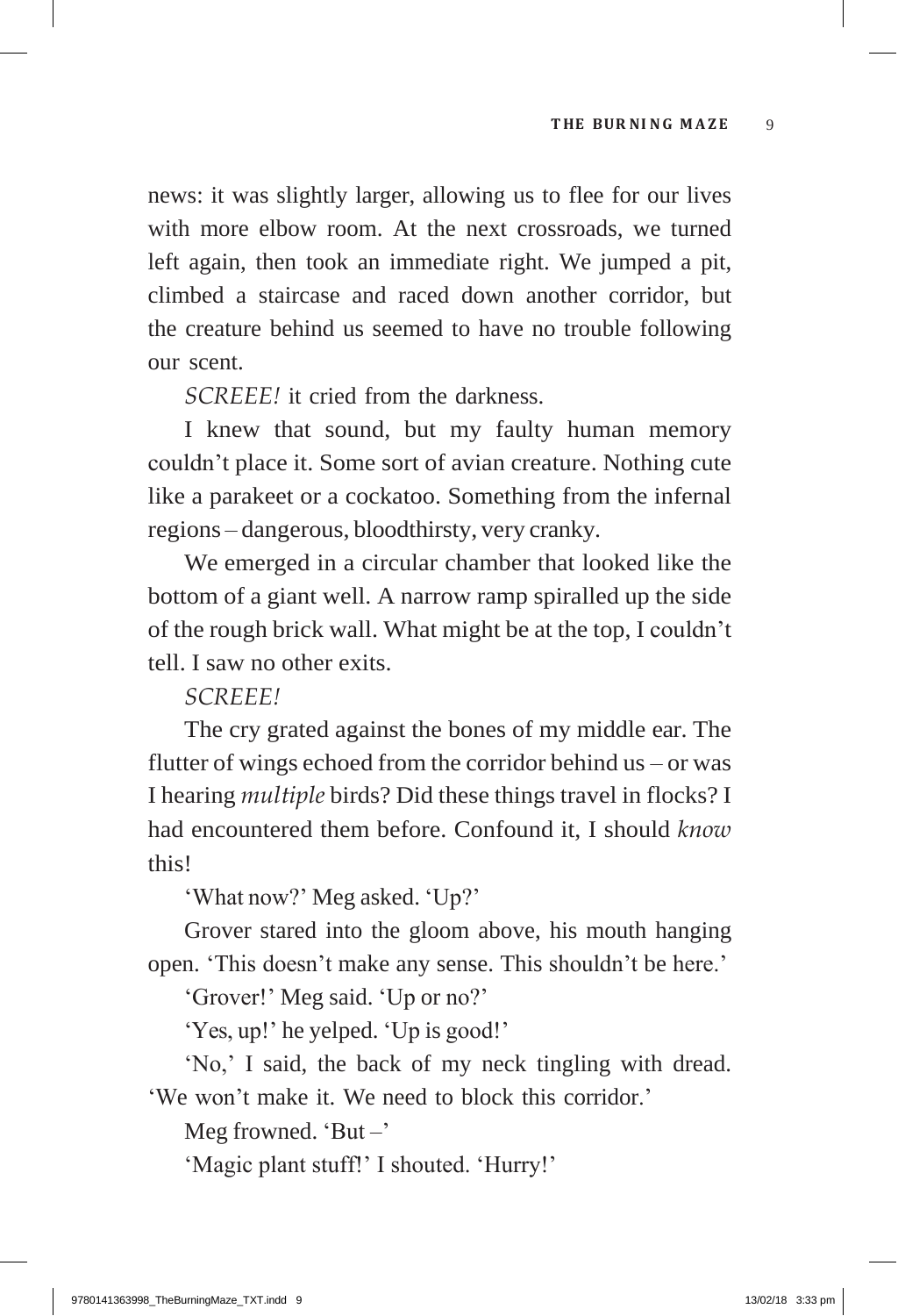One thing I will say for Meg: when you need plant stuff done magically, she's your girl. She dug into the pouches on her belt, ripped open a packet of seeds and flung them into the tunnel.

Grover whipped out his panpipes. He played a lively jig to encourage growth as Meg knelt before the seeds, her face scrunched in concentration.

Together, the lord of the Wild and the daughter of Demeter made a super gardening duo. The seeds erupted into tomato plants. Their stems grew, interweaving across the mouth of the tunnel. Leaves unfurled with ultra-speed. Tomatoes swelled into fist-size red fruits. The tunnel was almost closed off when a dark feathery shape burst through a gap in the net.

Talons raked my left cheek as the bird flew past, narrowly missing my eye. The creature circled the room, screeching in triumph, then settled on the spiral ramp ten feet above us, peering down with round gold eyes like searchlights.

An owl? No, it was twice as big as Athena's largest specimens. Its plumage glistened obsidian black. It lifted one leathery red claw, opened its golden beak and, using its thick black tongue, licked the blood from its talons – *my* blood.

My sight grew fuzzy. My knees turned to rubber. I was dimly aware of other noises coming from the tunnel – frustrated shrieks, the flapping of wings as more demon birds battered against the tomato plants, trying to get through.

Meg appeared at my side, her scimitars flashing in her hands, her eyes fixed on the huge dark bird above us. 'Apollo, you okay?'